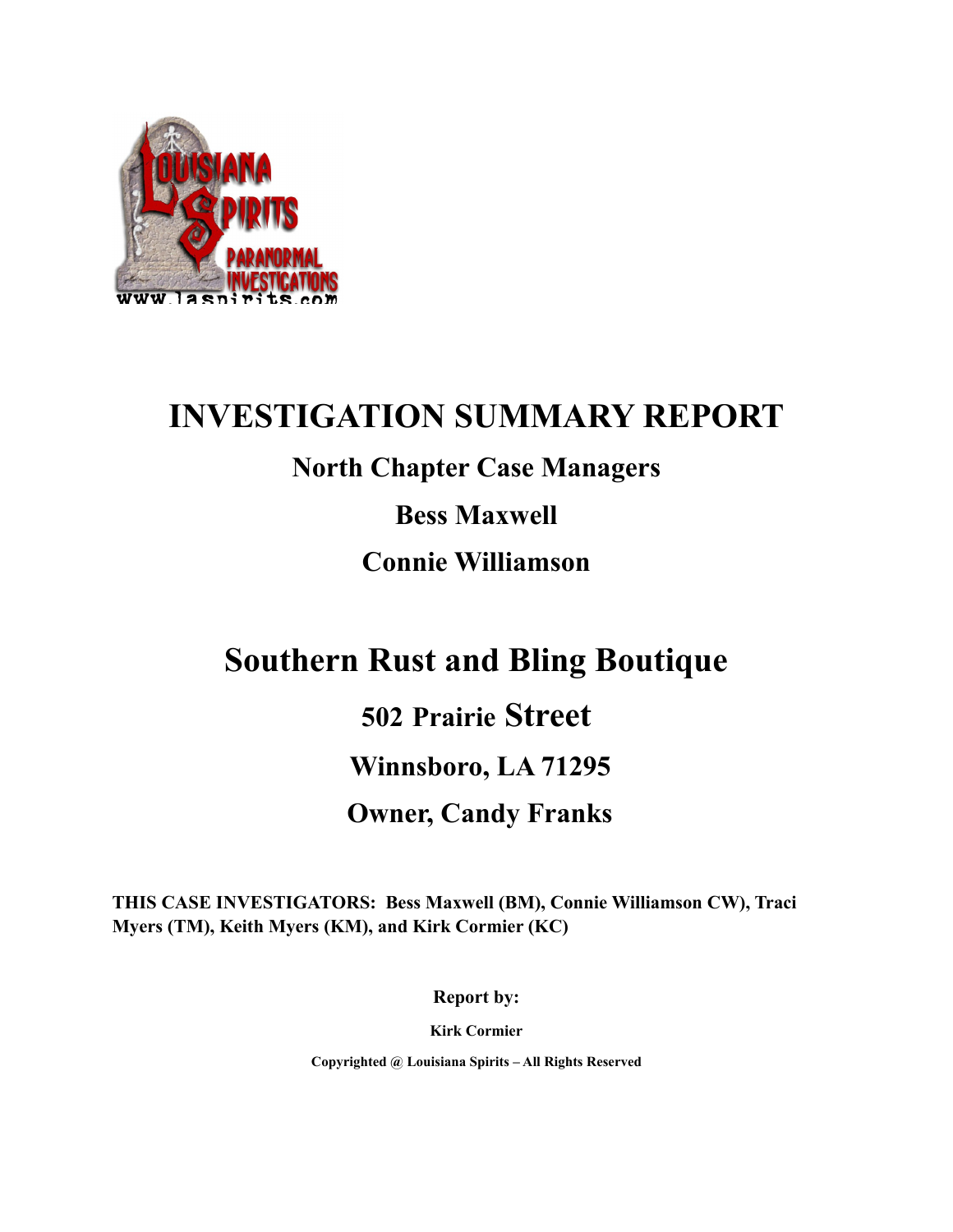# **HISTORY**

This is an antique, curio, and clothing boutique. The building has, in the past, been a hospital, sanitorium, dental office, and clinic. At one time it was the only hospital in the Town of Winnsboro. As that would imply, there have been numerous deaths that have occurred in the building. The boutique takes up a small portion of the building with the rest being used for storage. The medical nature of much of the building is still evident in many rooms.

Reported activity includes hearing footsteps, seeing figures, objects moved, one employee being stuck behind a door that would not open, and general unexplained occurrences.

# **INVESTIGATION**

### Date of Investigation: February 5, 2022

Equipment:

Digital Voice Recorders

GoPro full-spectrum camera, IR illuminators

PS-7 Spirit Box with Portal Device

Electro Magnetic Field (EMF) detectors: Rem-Pod, Mel Meter

Kinnect SLS Camera

The investigation was started around 7:45 pm. One of the owners was present in the building but remained isolated in one of the rooms. Two full spectrum GoPros cameras were set up. One in the hall where a figure has been seen crossing from one side to the other and where two swinging doors have been seen to move of their own accord. The other was set up in a room where a figure in a straight jacket was reported to have been seen in a large mirror on the wall. A REM Pod was also placed in that room.

The investigators broke up into teams and tried to cover the entire building and conducting EVP sessions and using the Spirit Box and SLS camera. The building was thoroughly covered by the teams. In one small storage closet, an old medical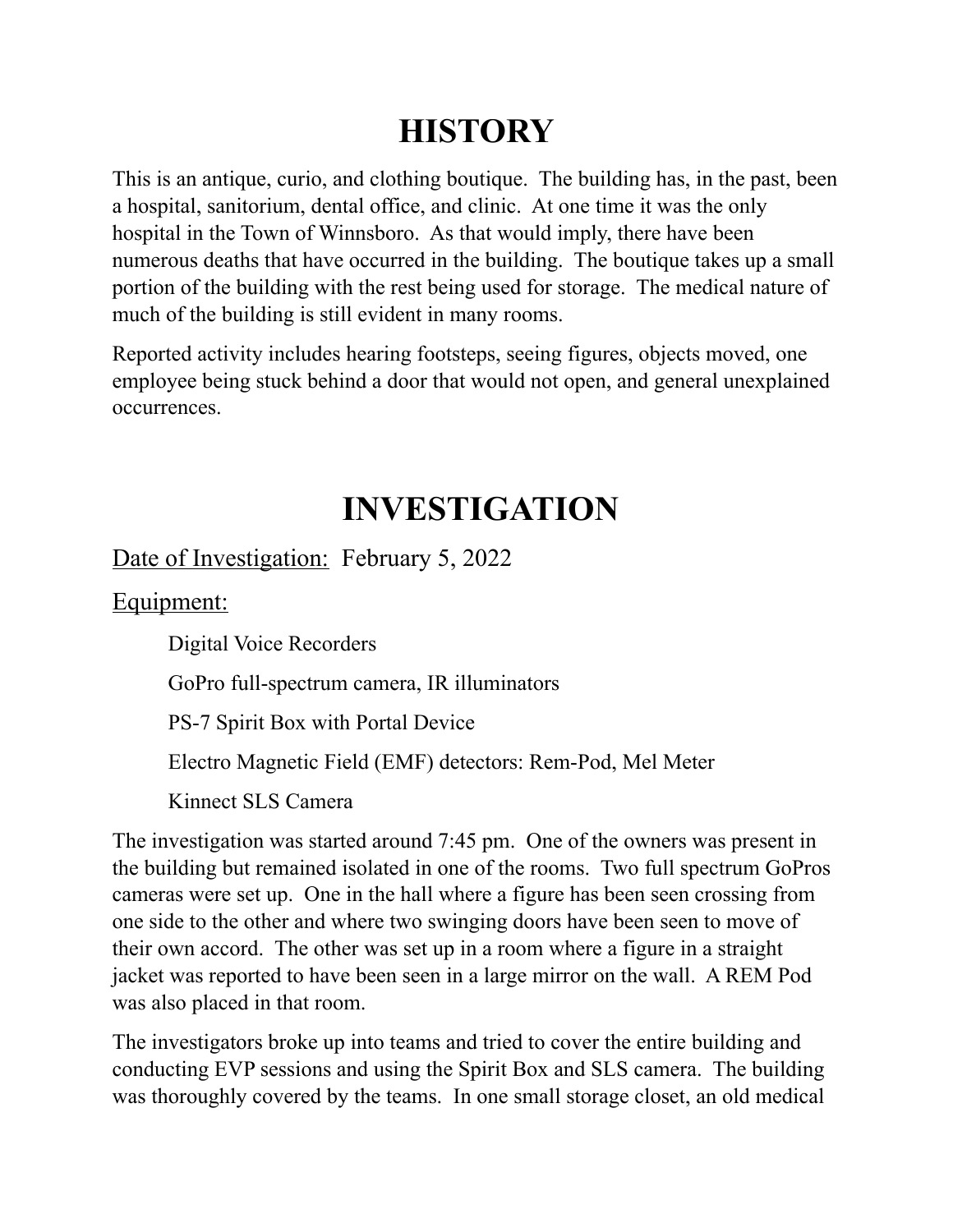device was found, and believed initially, to have been used in the embalming process. Further examination showed the device to be an old anesthesia delivering device.

#### **Personal Experiences**

- 1. CW and TM heard an unidentified noise in the hallway with the swinging doors.
- 2. CW was sitting on the floor in the boutique area preparing equipment and experienced what felt like someone running a finger down her back. She was not near anything that would have touched her back.

#### **GoPro Video Evidence**

Nothing captured

### **Model P-SB7 Spirit Box:**

Nothing captured

#### **EVP's: (Electronic Voice Phenomenon)**

Two possible EVP's were captured by CW

1. CW asks, "Are you a mortician?" A very faint response is heard. Believed to be "No"